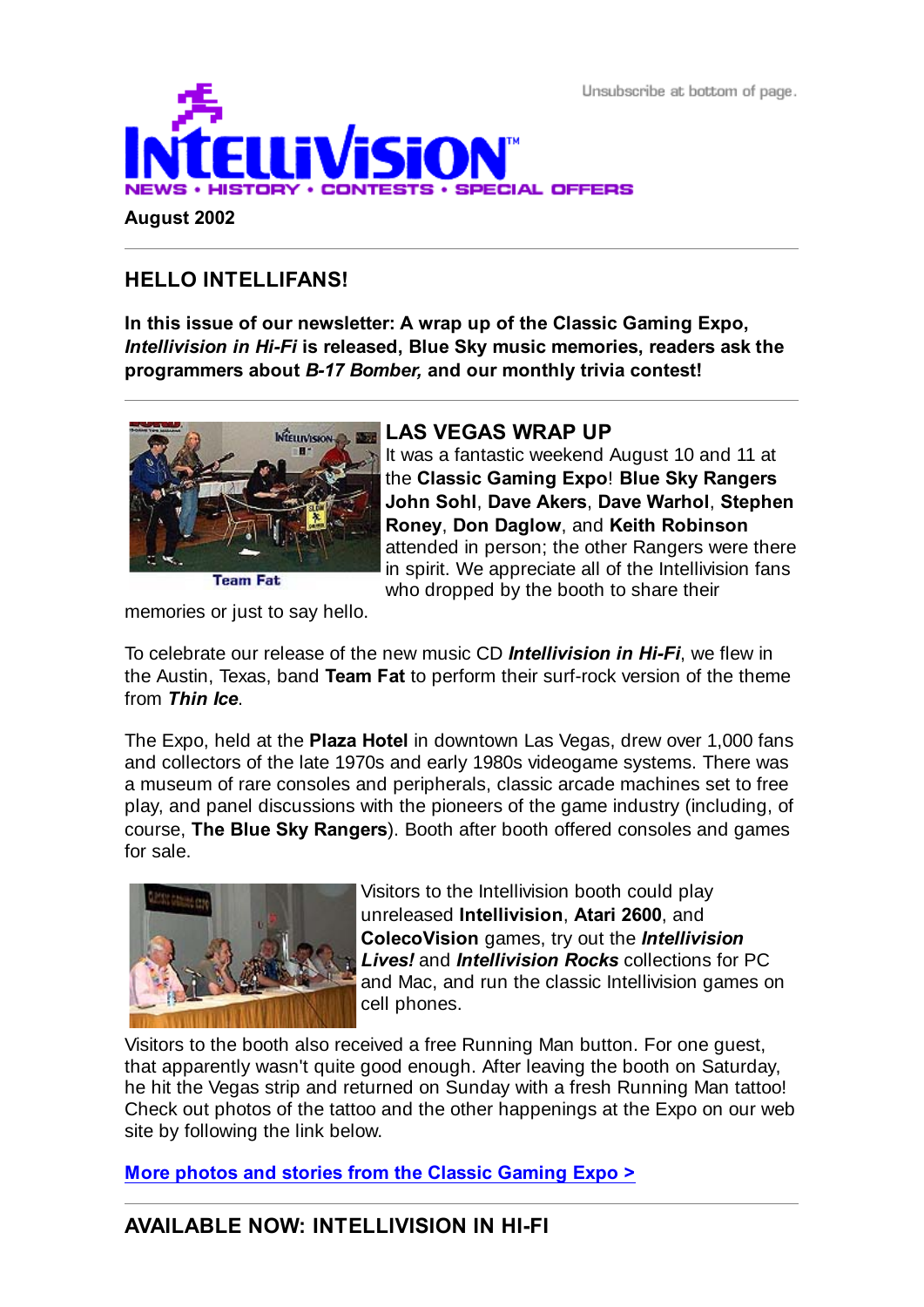

Our new all-music CD *Intellivision in Hi-Fi* made its debut last weekend at the **Classic Gaming Expo** and was an unqualified hit! Listening to the songs in the booth, everyone seemed to have a different favorite: the laugh-out-loud **"Lounge Shark! Lounge Shark!,"** the powerful **"TRON 1.1,"** the slyly satirical **"My Intellivision."** Most gratifying was the number of people who bought the CD on Saturday, listened

to it all the way through Saturday night, then came back Sunday to tell us how much they loved it!

Now you can get **your** copy from our **Retrotopia.com** web site.

The album is packed with music that will bring a smile to anyone - whether familiar with the Intellivision console or not!

- Original themes from *Snafu*, *Thin Ice*, *Shark! Shark!*, *Mind Strike*, and others.
- Previously unreleased Intellivision versions of themes from *James Bond*, *Peanuts*, *Rocky & Bullwinkle*, and more!
- New arrangements of Intellivision themes: a surf-rock *Thin Ice*, a jazzy *Snafu*, a lounge-a-rific *Shark! Shark!*
- Two electronica tracks, *Closest Thing to the Real Thing* and *Compare* **This!**, with voice samples from the Intellivoice games and from the classic Intellivision TV commercials.
- *"My Intellivision,"* a Pet Shop Boys/ABC-influenced song of lost love.
- Suite from the movie *TRON*.

*Intellivision in Hi-Fi*, nearly an hour long, is only \$14.95 plus shipping and handling.

#### **INTELLIVISION LORE FROM THE FILES OF THE BLUE SKY RANGERS:**



#### **FLIGHT OF THE BUMBLEBRAINS**

In 1983, the Mattel legal department asked all of the Intellivision programmers to list the music they were using in their games. The lawyers wanted to make sure that all of the music was in the public domain.

For **Mike Breen's** game *Buzz Bombers*, **Bill**

**Goodrich** had composed music based on **"Flight of the Bumblebee."** Bill submitted that information to the lawyers. Soon they returned. When was **"Flight of the Bumblebee"** written?

Bill didn't know when it was written, but he knew it had to be in the public domain. The lawyers weren't so sure, though. If Bill couldn't document when **"Flight of the Bumblebee"** was written, it couldn't be used in the game.

In those pre-Web days, finding information often meant a call to the library, so a local librarian was contacted. She couldn't answer when it was written either, but she **did** find that the composer, **Nicolai Rimsky-Korsakov**, had died in 1908.

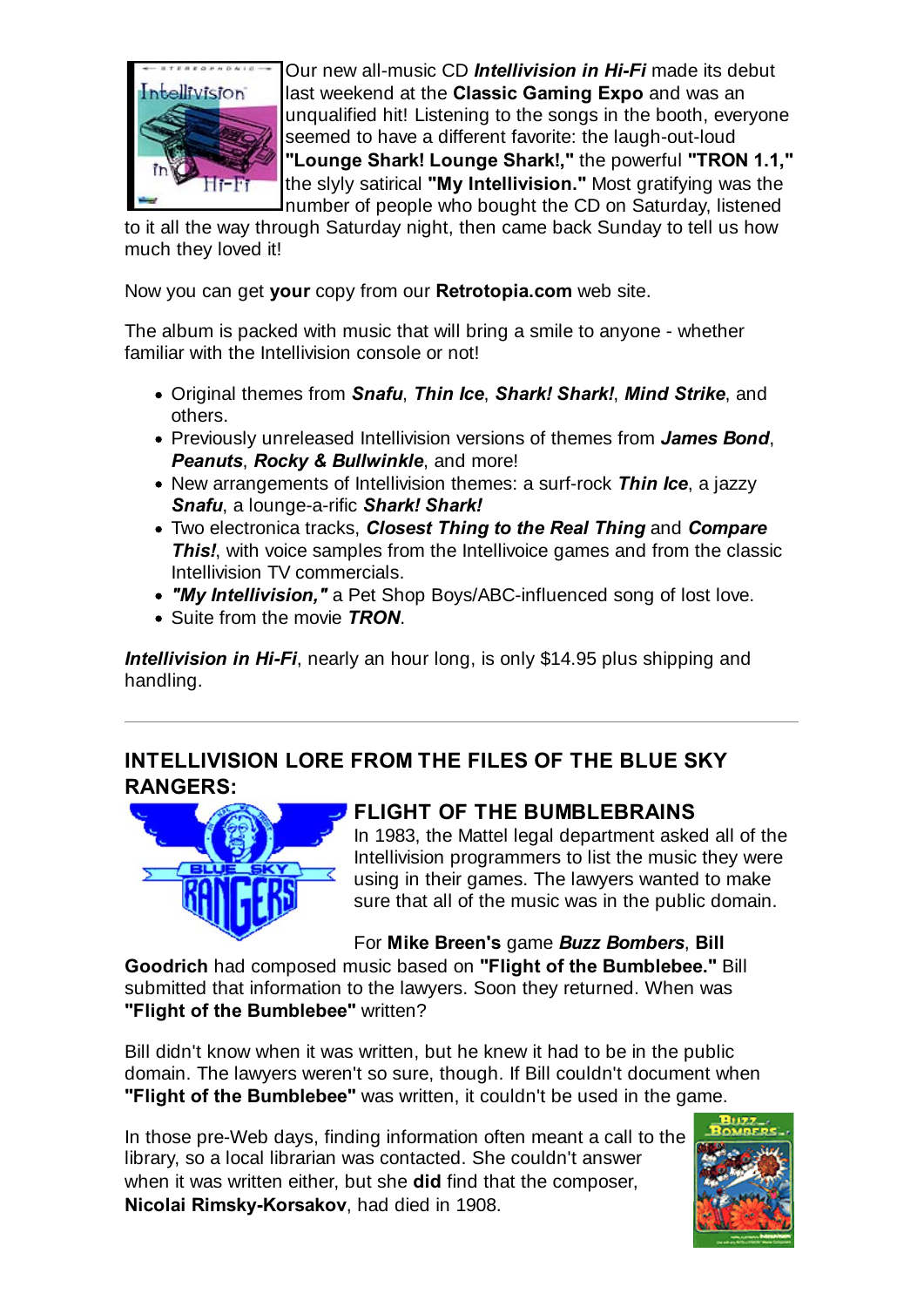Bill argued that even if Rimsky-Korsakov had written **"Flight of the Bumblebee"** on his deathbed, the copyright would have certainly expired by 1983.

The lawyers were finally satisfied and the music was released in the game. It may seem like nit-picking, but the lawyers couldn't be too careful. Well, maybe they could have been a **bit** more careful. Around the same time, they allowed the game *Melody Blaster* to be released containing the song **"Happy Birthday to You."** Only months later did they discover that **"Happy Birthday to You"** was **not** in the public domain; its copyright was still valid. But by that time, early 1984, Mattel Electronics was collapsing. Contracts couldn't be fulfilled. A missed music license? Take a number.

**Get** *Buzz Bombers* **on** *INTELLIVISION LIVES!* **>**

## **ASK THE BLUE SKY RANGERS!**

**Scott** and **John Meservey** write:



**INTELLIVENCE.**<br>VOGE SYVIDESS CARTERSE **B-17 Bomber** is without question the greatest game of all time! My brother and I have been playing it religiously since we first got it twenty years ago. He flies, I bomb. With that said, we actually have 2 questions:

> 1. Does what you bomb successfully in the game have any impact  $\blacksquare$  on what can be rebuilt? i.e. if you bomb factories will they rebuild

everything slower? or if you bomb airports will less planes fill the air? and:

2. It seems that we can never run more than six or seven missions because the flak just becomes unbelievably tough even if your flying over a clear area the flak shoots you down as soon as you hit enemy territory, is there a reason for this? We've been trying for twenty years to actually bomb everything in Europe and finish the game without success (now come on, that's devotion)!

If you can offer any help with this we would crown you our official **King of Intellivision!** A very prestigious and honorable title in our book.

**Bill Fisher**, co-designer and programmer of *B-17 Bomber* (with **John P. Sohl** and **Stephen Roney**), replies:



*It's great to hear from someone who's gotten so much enjoyment from the game. It's my favorite of all the games I did for Mattel. Keeping in mind that I have not looked at the code since the game was released, here are my thoughts:*

*1. What you bomb does not affect what's rebuilt. That said, though, I believe that the airports do affect the number of fighters (so does being over water - you're a lot less likely to be hit by a fighter when over the water).*

*2. The reason for the flak is that we don't want you to be able to play forever. We needed a simple but effective method of increasing difficulty, and this was one of the techniques we used. The algorithm is pretty aggressive because John got*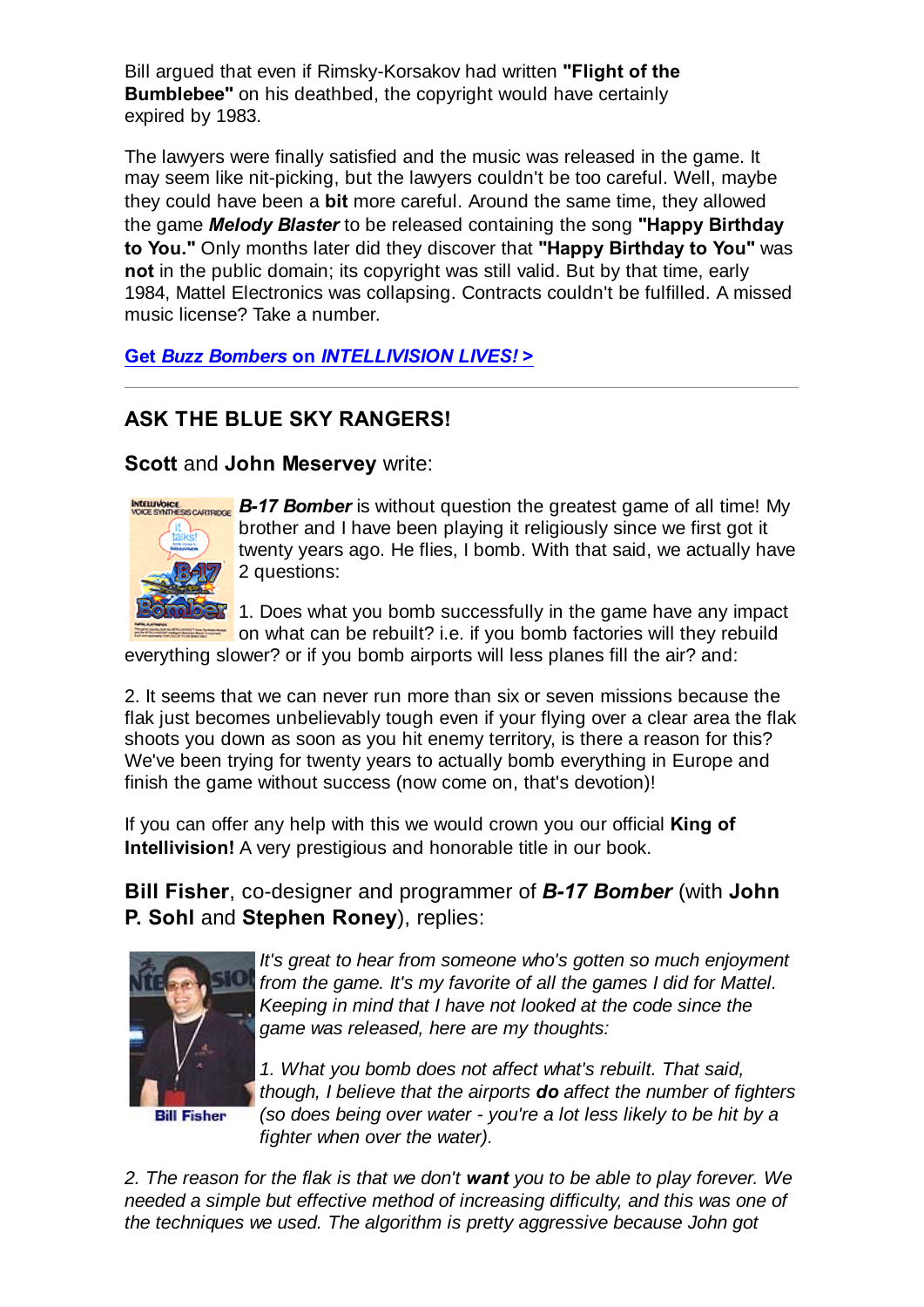*burned on Astrosmash by not making the highest level hard enough, and Steve and I got burned on Space Spartans, though less so, because it was possible to go so far that you went past the end of the difficulty level table and got some really weird results (you could start moving the enemy bases around on the map). So we made sure that this algorithm would not let us down.*

*The flak is based on four factors:*

- *no flak over water*
- *the higher you go, the less you get*
- *the higher the difficulty level, the more you get*
- *if you're over a target, you get more*

*What that all boils down to is that the flak just keeps getting tougher the longer you play, and eventually gets to the point that you really can't play even if you're flying at 40,000 feet.*

*I'm very impressed that folks have been working so hard to beat the game by clearing every target. We tried to plant enough targets that that would not be practical, and I think that plan was successful. There's no special outcome if you clear everything.*

*Bottom line: remember that the entire game takes up only 7K decles (Intellivision's 10-bit bytes). 5K of that 12K cartridge was voice data. To this day, I'm amazed that we were able to get something resembling a flight simulator into that tiny a space. In fact, we had to take out a number of features to get it that small. We lost the top/bottom gunners, the rolling odometer display, and a number of other niceties.*

#### **John P. Sohl** adds:



*I agree with everything that Bill Fisher wrote. My memory of the last few weeks of completing B-17 are a bit fuzzy, but I don't think we ever intended this game to be won.*

*B-17 Bomber was more of a low level tactical mission simulation than a strategic level game. As the crew members of the bomber, your duty is to deliver your bombs on target and return alive.*

*Despite the claims of Colonel Billy Mitchell in 1925, it is a bit unrealistic to think that one B-17 aircraft could clean out all the targets in Western Europe even with multiple sorties.*

*I had always planned the game to be called "Flying Fortress," which would have sounded better from the voice chip and been a more meaningful title to most people. Let's face it, most people don't know a B-17 from a B-25 or a B-52 just by the name. But the Marketing or legal people went for B-17 Bomber. It may have been that "Flying Fortress" was a trademark or was already the name of another game or toy.*

**Get** *B-17 Bomber* **on** *INTELLIVISION ROCKS* **> Got a question for the Blue Sky Rangers? Write us here >**